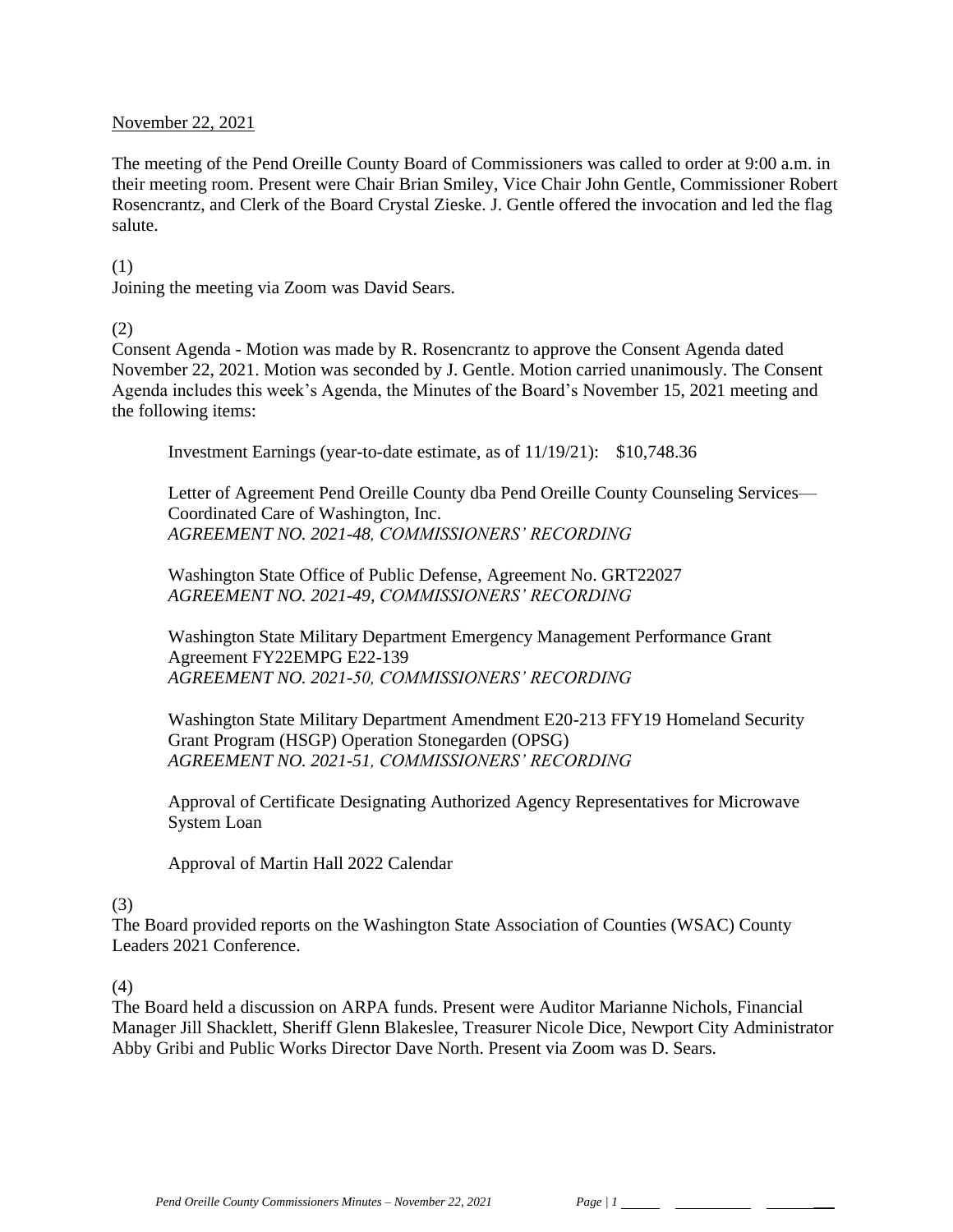Motion was made by R. Rosencrantz to approve the request from Family Crisis Network for \$12,286 for emergency housing office space. Motion was seconded by R. Rosencrantz. Motion carried unanimously.

A. Gribi and D. North presented five requests from City of Newport for well maintenance for five separate wells.

# (5)

J. Gentle was excused at 12:02 p.m. to attend WSAC Virtual Assembly.

# (6)

The Board recessed for lunch at 12:07 p.m.

# (7)

2022 Budget Review-Veterans. Present were Veterans Assistance Advisory Board Local Chapter President Dean Welter, Vice President Ed Zupich, Secretary Tom Foster, M. Nichols, and J. Shacklett. Joining the meeting in progress via Zoom was D. Sears.

(8)

2022 Budget Review-Parks & Recreation. Present were Public Works Director Mary Jensen, M. Nichols, J. Shacklett, and Parks Board Members Taylor Johnson, Mary Beth Murphy, and Karen Skoog, and via Zoom were Selkirk Sun Owner Sonya Scauflaire and D. Sears.

# (9)

J. Shacklett provided an update on medical insurance. Present was M. Nichols and via Zoom were D. Sears and S. Scauflaire.

# (10)

J. Gentle provided a report from WSAC Virtual Assembly and POC Republican meeting.

(11)

Prosecuting Attorney Dolly Hunt was present via Zoom for a legal update. Present via Zoom were D. Sears and S. Scauflaire. Topics of discussion were public defenders contracts,

# (12)

2022 Budget Review- Court Appointed Special Advocate (CASA). Present were Kalispel Tribal Court Administrator/Pend Oreille Valley CASA Program Manager Johnna Konkright, M. Nichols, J. Shacklett, and via Zoom were Superior/Juvenile Court Administrator Evelyn Bell, S. Scauflaire, and D. Sears.

# (13)

Motion was made by J. Gentle to approve Andrielle Flavel to return from leave as a part-time,  $3/5<sup>th</sup>$ employee, effective 11/29/21, with a projected end date of 5/31/22. Motion was seconded by R. Rosencrantz. Motion carried unanimously.

# (14)

Public Comment –Daniel Erbling, S. Scauflaire, D. Sears, and an unidentified caller were present for comment. S. Scauflaire and D. Erbling provided comment. Dario's iPhone and Chris Meador joined the meeting in progress via Zoom. C. Meador provided comment.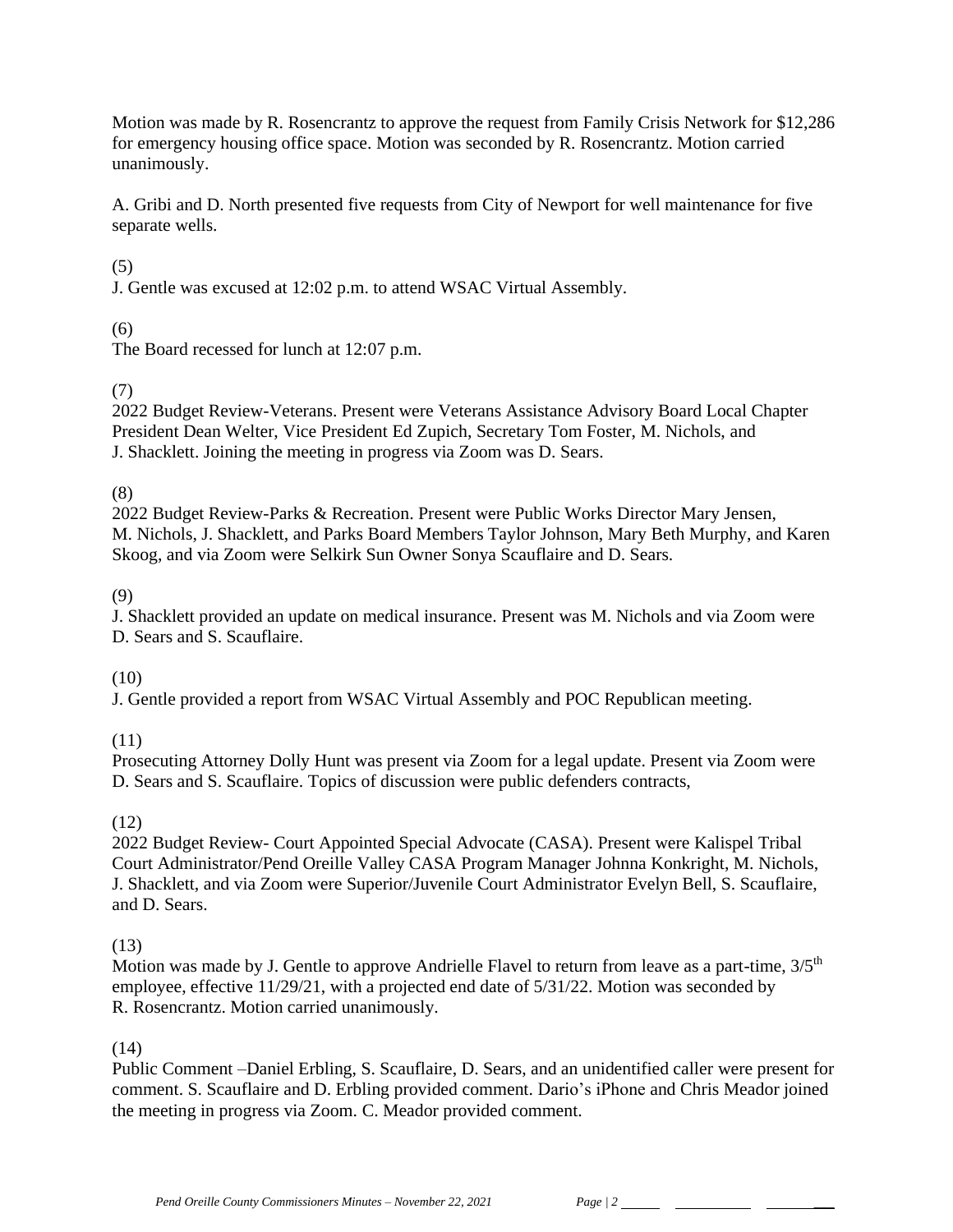$(15)$ Meeting continued to November 23.

### November 23, 2021

The meeting resumed at 9:00 a.m. with B. Smiley, J. Gentle, R. Rosencrantz, and C. Zieske present.

### (16)

B. Smiley was excused to attend the canvass and certification of the general election.

# (17)

Public Works Director Mary Jensen was present for an update. Also in attendance was Facilities Maintenance Supervisor Ben Eggleston. A follow-up was provided on the request to hire a full-time Facilities Maintenance Tech position. B. Smiley rejoined the meeting at 9:26 a.m. B. Eggleston left the update. M. Jensen provided an update on road maintenance, including snow plowing. D. Sears joined the update in progress via Zoom. Other topics of discussion included solid waste, Sheriff collision reports, and the acquisition of Lake Newport State Park.

# (18)

Washington Counties Risk Pool (WCRP) Executive Director Derek Bryan was present for an update. Also present were M. Jensen, Office Manager/Risk Manager Linda Darcy, Human Resources Manager Terra Sirevog, and via Zoom was D. Sears.

### (19)

Counseling Services Director Annabelle Payne was present for an update. Present via Zoom was D. Sears. Updates were provided on behavioral health staffing, and a new program, Recovery Navigator Program (RNP).

# (20)

2022 Budget Review-Fair Board. Present were M. Nichols, J. Shacklett, B. Eggleston, Fair Board President Glenn Miller, Vice President Steve Kiss, Barb Cordes, and Kay Driver, and via Zoom was D. Sears. Mary Jensen joined the meeting in progress.

# (21)

2022 Budget Review-Sheriff. Present were G. Blakeslee, Executive Administrative Assistant Dawn Taylor, M. Nichols, J. Shacklett, and via Zoom was D. Sears. G. Blakeslee provided follow-up details about the request for hiring an Investigator.

# (22)

The Board recessed for lunch at 12:09 p.m.

#### (23)

The meeting resumed at 1:30 p.m., with Commissioner Programs/HR Assistant Christine Rahoun present as acting Clerk of the Board.

# (24)

ITS Director Shane Flowers was present for an update. Topics discussed were security camera systems, employee portal, training, GIS server, a programmer position, the County website, and educational videos for the public. Also discussed were laptops for the Sheriff's Department.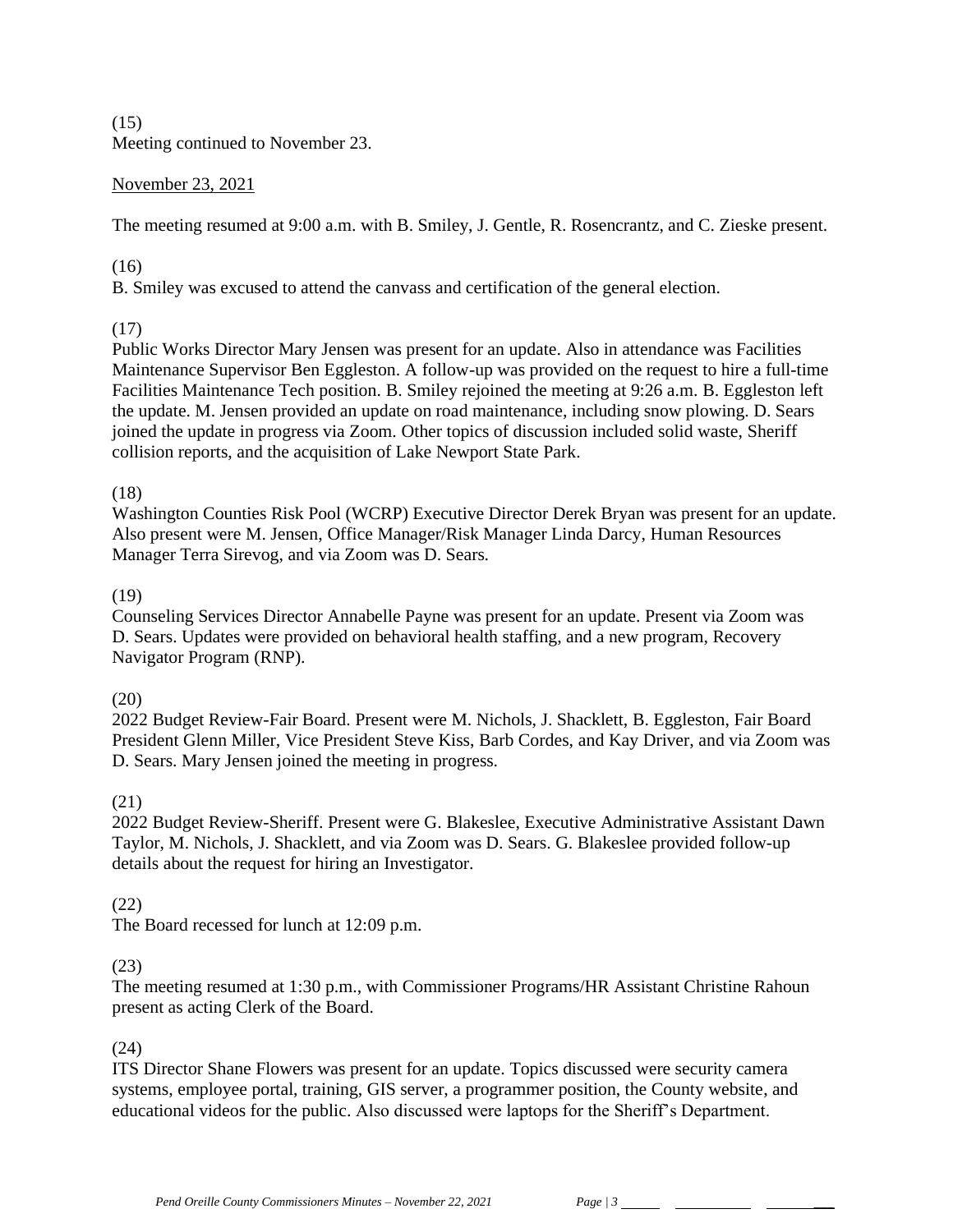Motion was made by J. Gentle to send a purchase order to CDWG, LLC. for Getac laptop equipment for the Sheriff's Office in the amount of \$62,865.00 including tax. Motion was seconded by R. Rosencrantz. Motion carried unanimously.

(25)

Motion was made by R. Rosencrantz to advertise and hire a full-time Facilities Maintenance Technician II at Step 1-3. Motion was seconded by J. Gentle. Motion carried unanimously.

### (26)

B. Smiley presented an invoice for payment from the Hotel/Motel Tax as follows: TEDD, \$3,500.00. Motion was made by J. Gentle to approve Tri County Economic Development District's invoice for Hotel/Motel Tax payment. Motion was seconded by R. Rosencrantz. Motion carried unanimously.

# (27)

The Board reviewed draft public defender contracts.

### (28)

Correspondence Received:

- 11.16 POC Park and Recreation Board-11.17.21 Agenda
- 11.17 USDA/Natural Resources Conservation Service-Locke Dam NRCS East Area Engineering Report
- 11.18 Martin Hall-11.18.21 Agenda & 10.28.21 Minutes
- 11.19 City of Newport- Levy Certification and Ordinance/Resolution No. 11152021
- 11.20 WSLCB-Letter re: Liquor License Renewal Application: Top Frog Brewery, 221 Vista Dr., Newport, Microbrewery
- 11.21 WSLCB-Letter re: Marijuana License Renewal Application: The Plant Factory, 41 Rumsey Rd., Newport, Non-Retail Privileges Marijuana Processor
- 11.22 Town of Metaline- Levy Certification and Ordinance/Resolution No. 2021-03
- 11.23 Sacheen Lake Water & Sewer District- Levy Certification
- 11.24 Thomas Watson-Letter re: Renewing my appointment to the Planning Commission
- 11.25 Town of Ione- Levy Certification and Ordinance/Resolution No. 2021-03

(29)

As of this date, the Board approved vouchers for payment as listed and made available by the Auditor's Office. The following vouchers/warrants/electronic payments are approved for payment:

|                            | Salary and Claim |
|----------------------------|------------------|
| <b>Current Expense</b>     | \$272,274.59     |
| <b>Counseling Services</b> | 1,035.16<br>\$   |
| Fair                       | 102.41<br>\$     |
| Growth Management          | \$<br>7,692.61   |
| Homeless Program/2163      | 1,814.00<br>\$   |
| Solid Waste                | 914.10<br>\$     |
| Equipment R&R              | 24,787.62<br>\$  |
| <b>IT Services</b>         | 3,652.51<br>\$   |
| Sheriff's Trust            | 579.50<br>\$     |
| Sales/Excise Tax           | 2.41             |
| <b>TOTAL</b>               | 312,854.91<br>\$ |
|                            |                  |